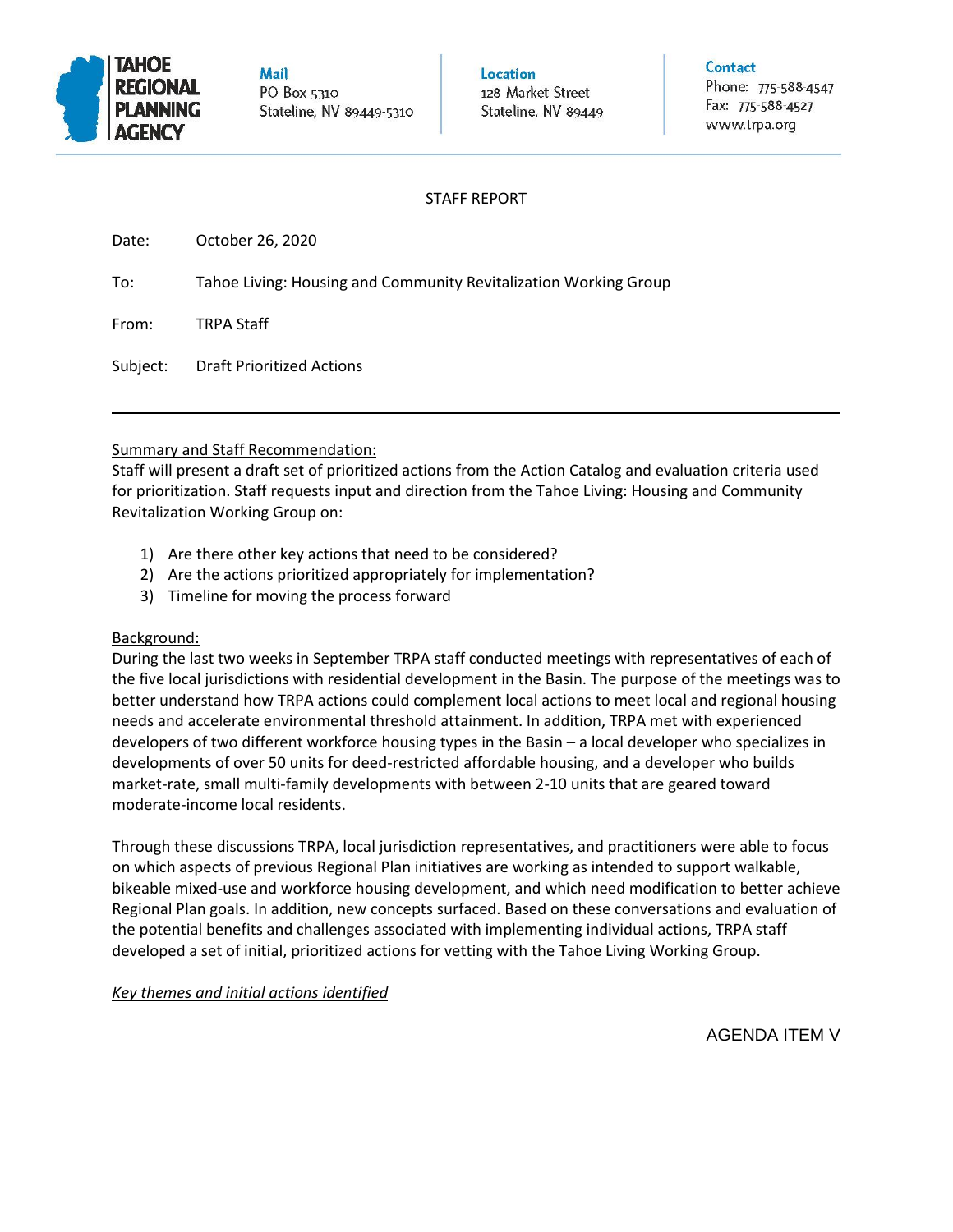Conversations with the local jurisdictions and the developers highlighted actions which are already in the Action Catalog and brought to light new potential actions. Several actions were brought up by multiple jurisdictions, and many actions reflected a few key themes:

- *Regional Plan Goals that are intended to incentivize workforce housing and mixed-use development are not yet fully supported by existing code and processes.* It is still easier to build tourist/second homes than it is to build workforce housing. While Regional Plan Goals and Policies emphasize workforce housing that supports walkable, bikeable communities, existing code and processes make this the most difficult type of development to create.
- *ADUs***.** Accessory Dwelling Units/Secondary Residences are considered a priority strategy by California jurisdictions in meeting Regional Housing Needs Assessment (RHNA) goals and are considered an emerging strategy in the Nevada jurisdictions.
- *Incentives for Mixed-Use***.** Mixed-Use development in centers is a key redevelopment strategy with broad public support, but existing incentives such as conversions and bonus units may not be working as intended because legacy code and permitting structures remain a barrier.
- *Coverage Incentives and Alternatives to Coverage*. Alternative coverage strategies could be used to incentivize affordable housing, such as ADUs, following the model that was used to incentivize Town Center development in the 2012 Regional Plan Update.

TRPA conducted a preliminary analysis of the actions to inform the Working Group's prioritization process. Further analysis will likely be needed as the group moves into implementing the actions. The table below lists the major actions and who identified them. Analysis and prioritization of these actions is further described in the Discussion section.

| #  | Action                                          | Who identified?                                  |
|----|-------------------------------------------------|--------------------------------------------------|
| 1  | ADU flexibility                                 | El Dorado County (EDC), Placer County (PC), City |
|    |                                                 | of South Lake Tahoe (CSLT), Douglas County (DC)  |
|    |                                                 | (lower priority)                                 |
| 2  | Mixed-use incentives                            | EDC, PC, DC, WC                                  |
| 3  | Tourist/commercial conversion incentives        | EDC, PC, CSLT, DC, WC                            |
| 4  | Allow non-conforming tourist density to be used | PC, CSLT, DC                                     |
|    | for residential                                 |                                                  |
| 5  | Permitting parity for workforce housing         | EDC, PC, CSLT                                    |
|    | compared to tourist                             |                                                  |
| 6  | Streamlining                                    | EDC, PC, CSLT                                    |
| 7  | Increased residential density                   | PC, CSLT, DC                                     |
| 8  | Coverage flexibility                            | EDC, PC, DC                                      |
| 9  | Public and other lands for workforce housing    | PC, CSLT, WC/IVGID                               |
|    | development                                     |                                                  |
| 10 | <b>IPES line flexibility</b>                    | EDC, PC                                          |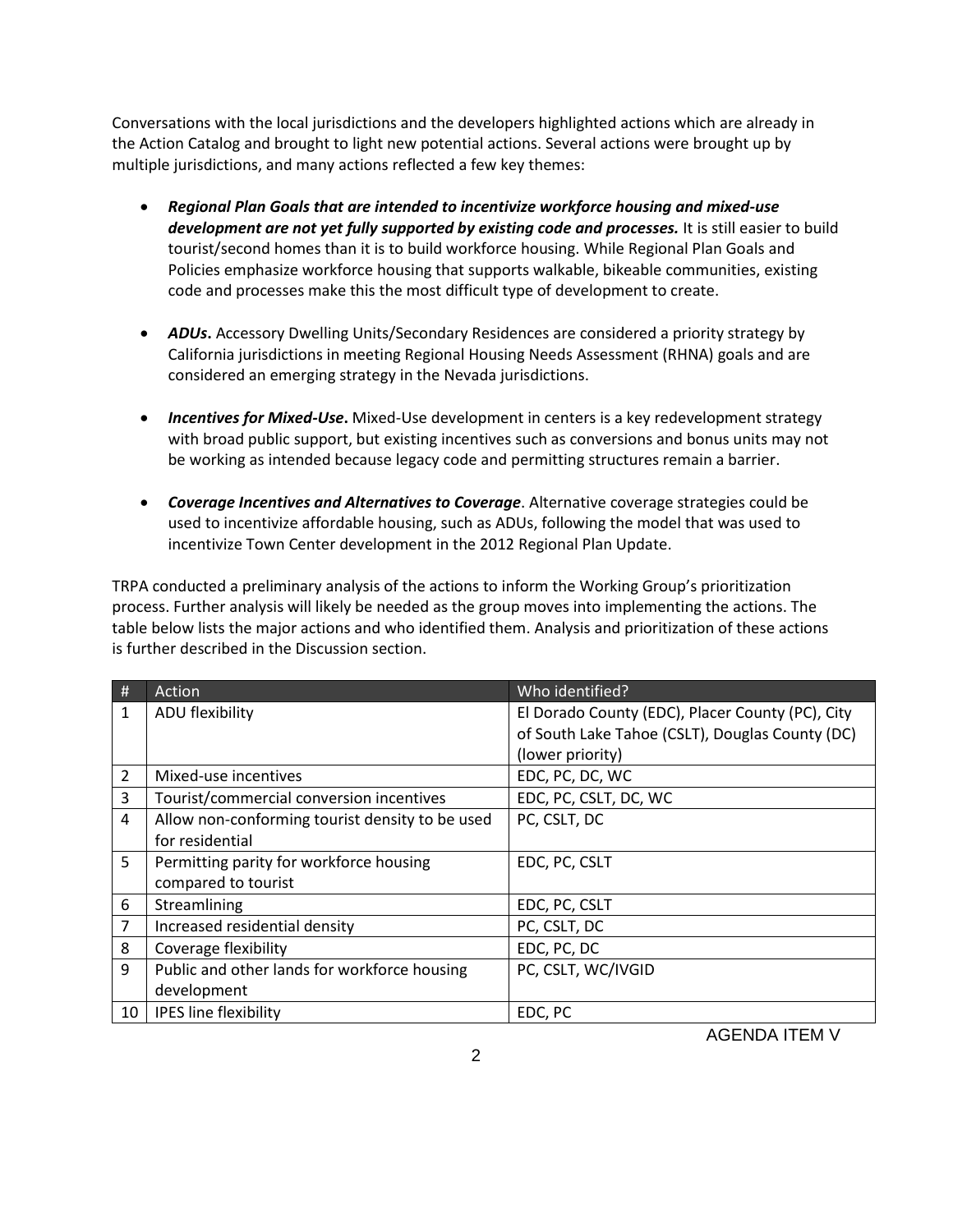| 11    | Duplex/triplex in infill locations         | EDC       |
|-------|--------------------------------------------|-----------|
| 12    | Senior housing                             | DC        |
| $-13$ | Reduce annual audit burden for allocations | EDC       |
| 13    | Marketing of Area Plan incentives          | <b>WC</b> |

Discussion:

Of the actions listed above, TRPA noted that for the most part they can be categorized in two ways:

- 1) By land use (residential, mixed-use, etc.)
- 2) By policy (density, permitting, coverage, etc.)

TRPA evaluated the land use actions in five evaluation sheets in Attachment A: ADUs, Mixed-Use, Tourist/Commercial Conversions, Public Lands Donation and Small Homes and Parcels. TRPA evaluated the policy actions as shown in Attachment B by quantifying the potential cost reduction by action.

TRPA prioritized land use actions based on the three criteria below. Because not every land use action could be analyzed at the same level, TRPA used a qualitative approach to ranking, with "complements local jurisdiction action" assigned the greatest weight:

- **Complements local jurisdiction action.** Does this action complement the work of multiple jurisdictions? The more jurisdictions where the action is applicable, the higher the priority assigned to it.
- **Cost and affordability.** Does the action reduce the cost to build a home, or increase the purchasing power of a local resident? Although the analysis is preliminary, there was enough differentiation between actions to inform prioritization at this level.
- **Number of homes**. How likely is the action to result in existing development rights being used to create workforce housing units? To the extent that this could be measured, actions that showed a higher potential for providing homes were assigned a higher priority.

TRPA prioritized policy actions based on the "cost and affordability" criterion from the list above.

## *Recommended Actions and Priority for Implementation*

Based on the evaluation described above, TRPA identified three different ways to prioritize possible actions: by land use (ADUs, mixed-use, etc.), by policy (density, coverage, permitting/streamlining, etc.), or by implementation time (does an action need time for additional research, outreach, etc.). Each land use action could draw on a variety of policy actions (i.e. density, coverage, and permitting incentives), while each policy action could apply to multiple land uses.

TRPA anticipates that the Working Group will have the capacity to work on implementation of two broad action categories at one time. TRPA suggests working through the highest priority land use action and the highest priority policy action simultaneously, then moving on to the next highest priority land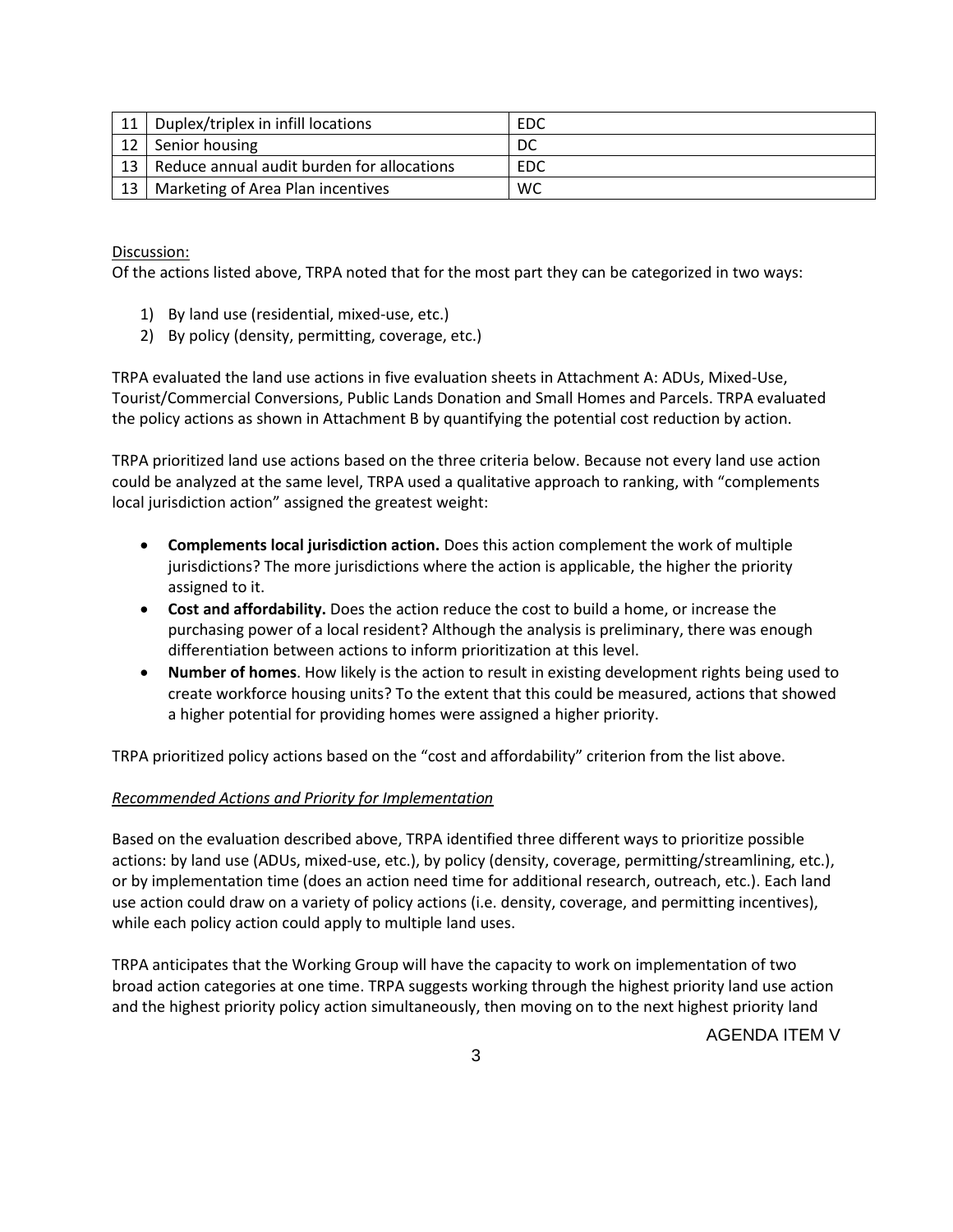use action and policy action, and so on. At the start of action implementation, TRPA will ask the Working Group to identify which actions they feel ready to move forward in the near-term, and which actions require more research or data before they can be further developed. TRPA anticipates moving through the actions in two to three timeframes, with the first timeframe focusing on near-term implementation of the highest priority actions over the next three to six months, and the second timeframe focused on longer-term implementation of the second priority actions over the next three to twelve months (this allows for some overlap if research on longer-term actions needs to start immediately). If analysis shows that there remains a high benefit in focusing on a third set of actions, that will occur the following year.

The table below shows TRPA's recommended prioritization and timing scheme. Each development type action and policy tool action are paired based on priority, not necessarily because a development type relies more heavily on that policy tool than do other development types.

| <b>Land Use Action</b>       | <b>Policy Action</b>           | <b>Timing</b>             |
|------------------------------|--------------------------------|---------------------------|
| <b>ADUs/Small Homes</b>      | Density                        | Near-Term (3-6 months)    |
| Mixed Use                    | Permitting Parity/Streamlining | Medium-Term (3-12 months) |
| Tourist/Commercial           | Coverage Incentives            | Longer-Term (6-24 months) |
| Conversions                  |                                |                           |
|                              |                                |                           |
| <b>Public Land Donations</b> | <b>Fees</b>                    |                           |

Since each policy action will apply to multiple land use actions, some elements of each land use may be addressed in the first round of action implementation. For instance, some density actions will apply to mixed-use and tourist/commercial conversions. Likewise, some aspects of permitting parity/streamlining may be addressed during the ADUs/Small Homes action implementation. The harder elements of each policy action, which could require more time and research, will be addressed during the medium-term or longer-term action implementation timeframe. The graphic below shows an example of how implementation of a policy action in the near-term would apply to multiple land use categories.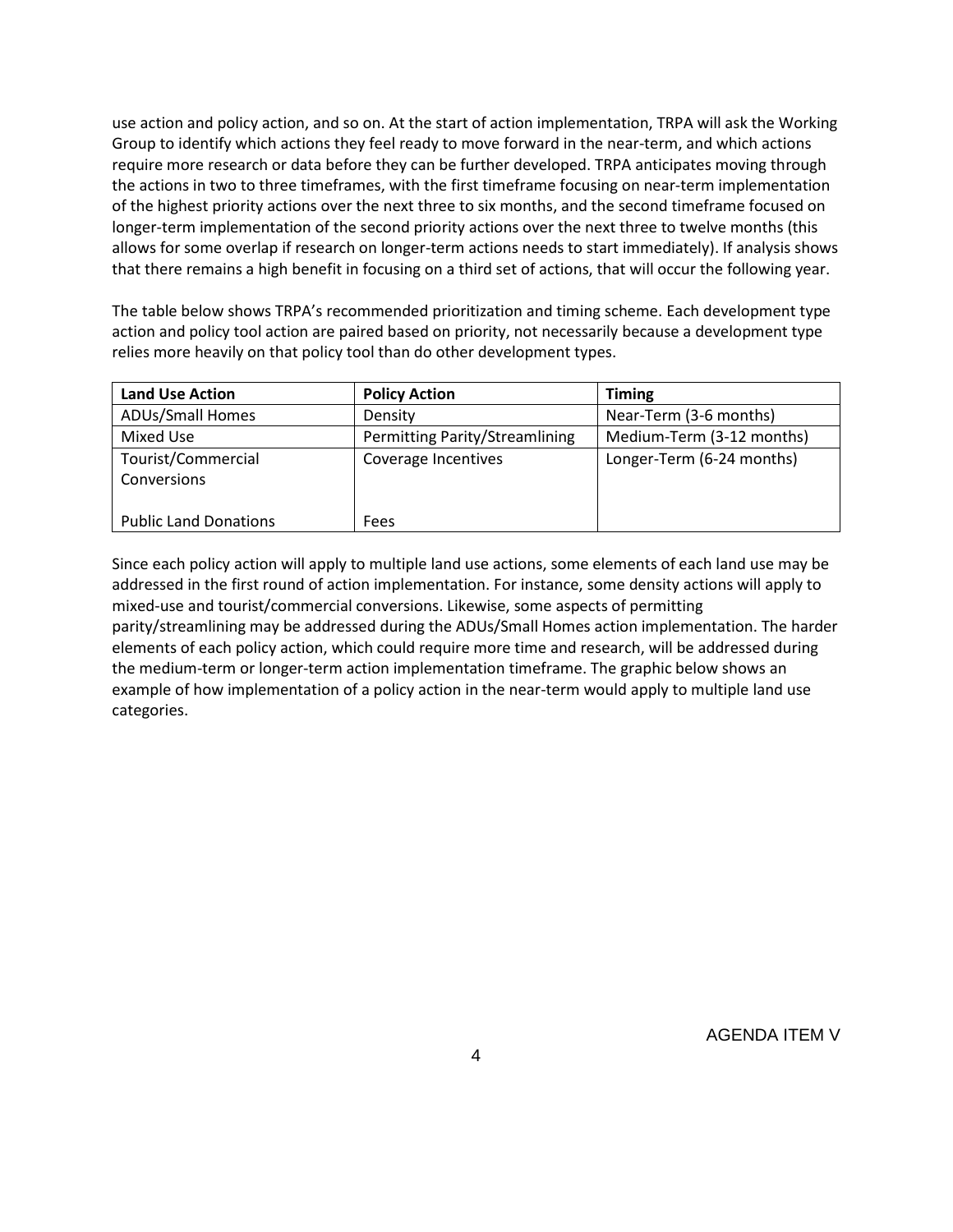

Each of these major action categories includes a significant list of actions which were identified by the Working Group. As the Working Group moves into implementation, the group will spend time identifying which specific actions should be further developed into a final policy recommendation.

There are also other actions which may not be directly implemented by TRPA, but which lend themselves to partnerships between multiple Working Group entities. These actions may require slight modifications when used in different communities. These might include working with banks to develop specialized financing tools, developing marketing and educational efforts, and centralizing resources for homeowners and renters. Some of these efforts are already underway through existing collaborative efforts, such as the Mountain Housing Council and the Tahoe Prosperity Center's Housing Tahoe Partnership, or other efforts, and TRPA anticipates that the tie to Tahoe Living actions could continue to underscore their importance and timeliness.

### *Process and Timeline*

If the Working Group provides confirmation of the above approach, staff recommends taking these recommendations to the Governing Board in January of 2021, and re-convening the Working Group, or a sub-committee of the Working Group in February to begin implementation of the first set of actions. In December, the Local Government and Housing Committee is tentatively planning an informational webinar or workshop related to strategies for providing moderate-income housing.

Alternatively, if on November  $4<sup>th</sup>$  the Working Group feels more analysis is needed before the actions can be prioritized, TRPA will re-convene the Working Group in January to finalize the recommendation, take a recommendation to the TRPA Governing Board in February, and begin action implementation in March of 2021.

### Contact Information: